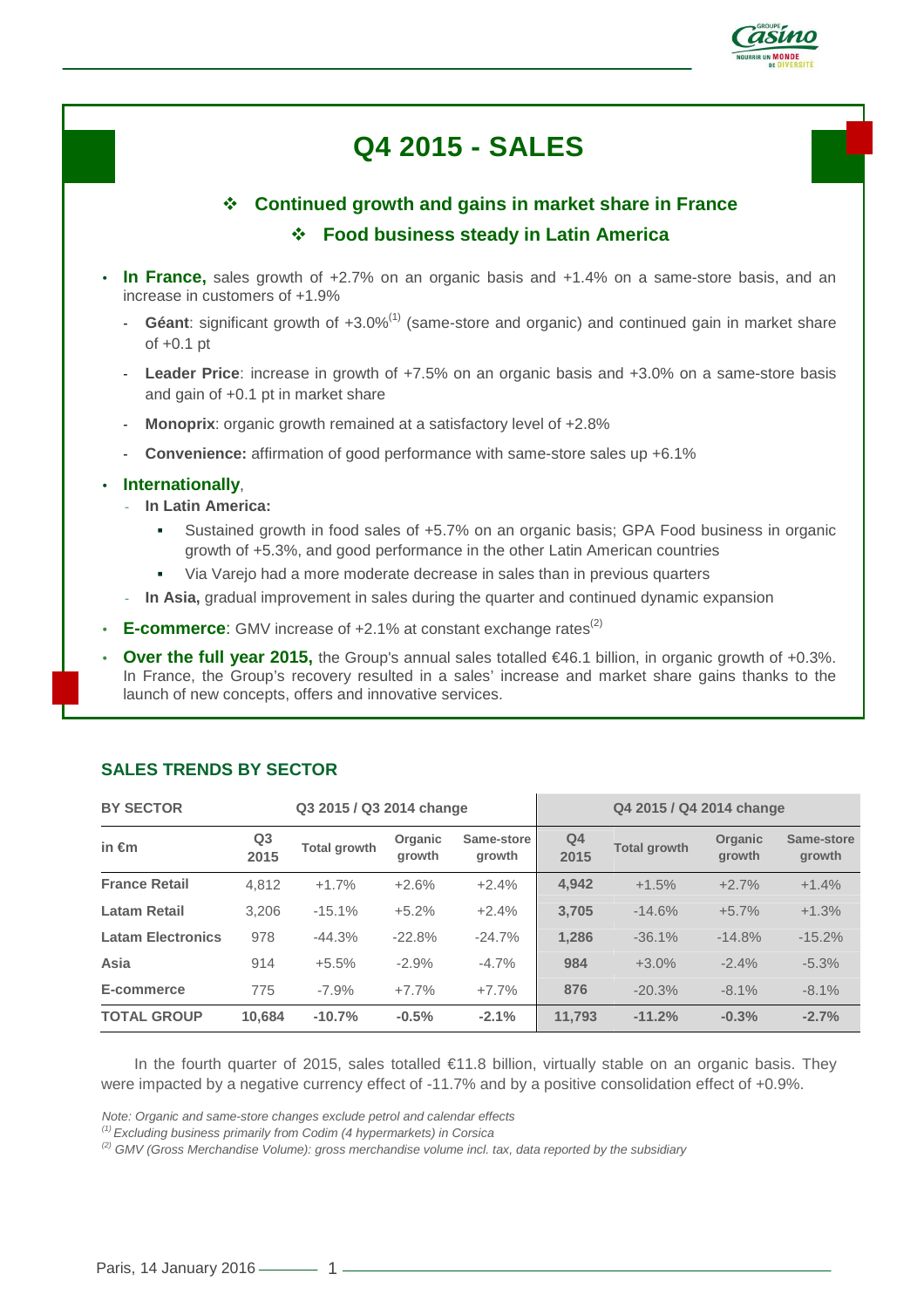

#### -**France Retail**

|                              | Q3 2015 / Q3 2014 change |                     |                   | Q4 2015 / Q4 2014 change |         |                     |                   |                      |
|------------------------------|--------------------------|---------------------|-------------------|--------------------------|---------|---------------------|-------------------|----------------------|
| <b>BY BANNER</b>             | Q <sub>3</sub><br>2015   | <b>Total growth</b> | Organic<br>growth | Same-store<br>growth     | Q4 2015 | <b>Total growth</b> | Organic<br>growth | Same-store<br>growth |
| Hypermarkets <sup>(1)</sup>  | 1,237                    | $+0.5%$             | $+3.5%$           | $+3.5%$                  | 1,258   | $+0.3%$             | $+2.7%$           | $+2.8%$              |
| o/w Géant Casino             | 1,154                    | $+0.7%$             | $+3.9%$           | $+3.9%$                  | 1,187   | $+0.5%$             | $+3.0%$           | $+3.0%$              |
| <b>Casino Supermarkets</b>   | 874                      | $-2.1%$             | $-0.5%$           | $+0.7%$                  | 797     | $-1.4%$             | $-0.4%$           | $+0.0%$              |
| <b>Monoprix</b>              | 961                      | $+4.3%$             | $+4.6%$           | $+2.2%$                  | 1,127   | $+3.0%$             | $+2.8%$           | $+0.1%$              |
| <b>FP-LP</b>                 | 1,042                    | $+2.9%$             | $+1.6%$           | $+1.7%$                  | 1,096   | $+1.3%$             | $+3.3%$           | $+1.9%$              |
| o/w Franprix                 | 396                      | $-1.2%$             | $-0.7%$           | $+0.6%$                  | 423     | $-3.7%$             | $-2.5%$           | $+0.1%$              |
| o/w Leader Price             | 646                      | $+5.6%$             | $+3.1%$           | $+2.3%$                  | 673     | $+4.7%$             | $+7.5%$           | $+3.0%$              |
| Convenience &<br>Other $(2)$ | 698                      | $+3.8%$             | $+3.6%$           | $+4.6%$                  | 664     | $+5.0%$             | $+4.7%$           | $+2.4%$              |
| o/w Convenience              | 419                      | $+6.6%$             | $+5.7%$           | $+8.5%$                  | 335     | $+7.1%$             | $+5.9%$           | $+6.1%$              |
| <b>FRANCE RETAIL</b>         | 4,812                    | $+1.7%$             | $+2.6%$           | $+2.4%$                  | 4,942   | $+1.5%$             | $+2.7%$           | $+1.4%$              |

In France, total sales of €4,942m were up +2.7% on an organic basis and +1.4% on a same-store basis in Q4 2015. Customers were up +1.9%.

• **Géant** posted sustained growth in sales of +3.0% on a same-store basis. The banner continues to gain market share: +0.1pt over the last Kantar P12 period.

• **Leader Price** experienced sustained expansion with organic sales up +7.5% and same-store sales up +3.0% and a continued increase in customers (+6.7%). Reported sales take into account the transition to franchise of 103 stores for an impact of -3.6%. The banner posted an increase in market share: +0.1pt over the last Kantar P12 period.

• The attacks in the month of November in Paris penalised the city centre stores. In this environment, **Monoprix** nevertheless recorded good performance with organic sales up +2.8%, sustained by a dynamic expansion. On a same-store basis, food sales in Q4 2015 remained well oriented and non-food sales of -0.6% were in slight decline in an environment of exceptionally mild weather.

• **Franprix** same-store sales were positive and benefited from the commercial success of the Mandarine concept. In the renovated stores, the increase in customers was significant. Organic sales were affected by the renovations and the store disposals requested by the French Competition Authority. Reported sales take into account the transition to franchise of 20 stores for an impact of -1.3%. Market share over the last Kantar P12 period was stable.

• Same-store sales of **Supermarchés Casino** were stable. Customer traffic was slightly positive.

• **Convenience** affirmed its good performance with same-store sales up +6.1% in Q4, thanks notably to the increase in business of the Leader Price Express stores. The franchises continued their dynamic expansion.

 $<sup>(1)</sup>$  Including Géant Casino and mostly the activity of 4 Codim stores in Corsica</sup>

 $(2)$  Other: mostly Vindémia and Cafeterias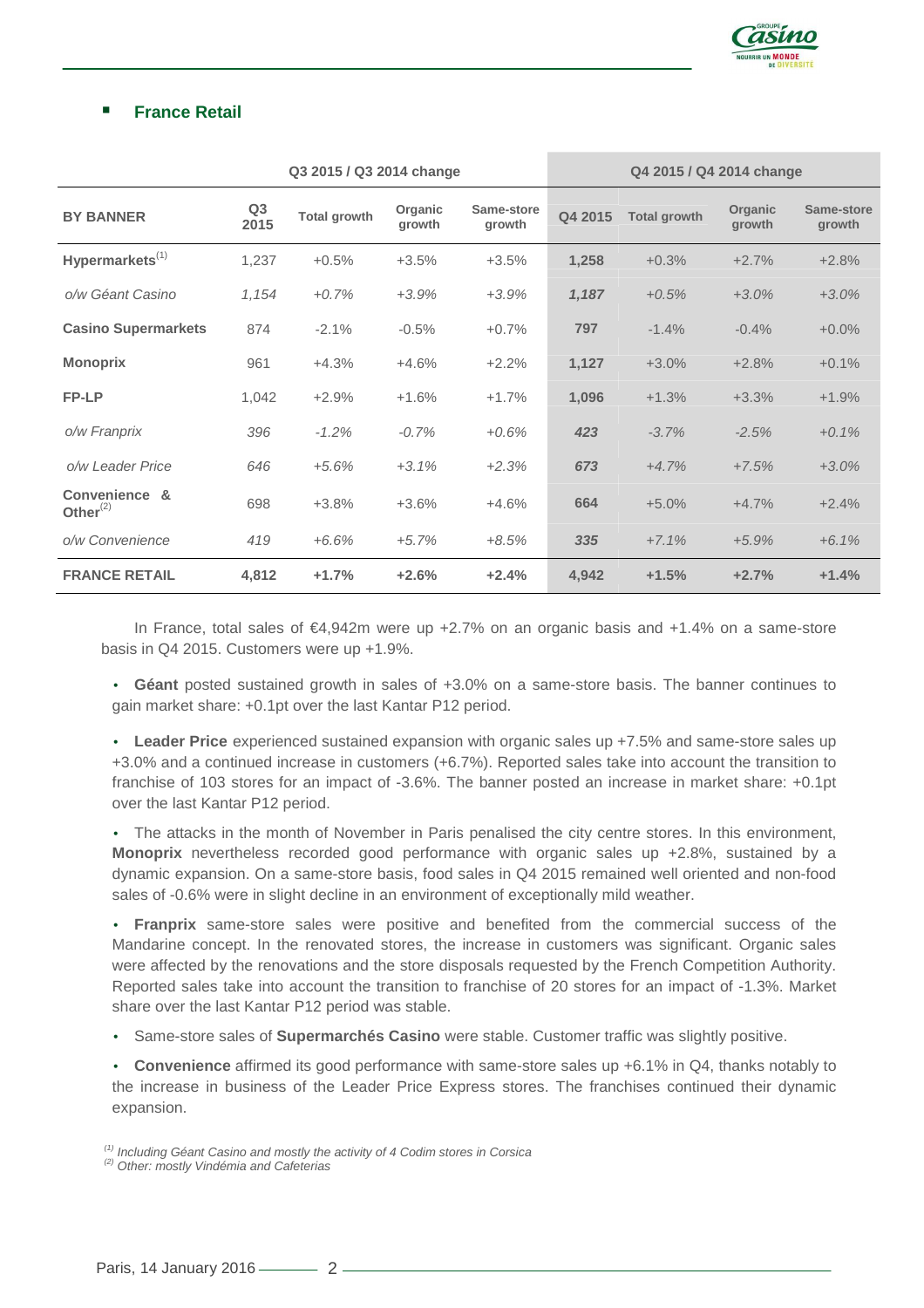

#### -**Latam Retail**

Food sales in Latin America are in improvement over the previous quarter at +5.7% on an organic basis. Same-store sales were up +1.3%.

• Food sales (**GPA Food**) continued to grow with +5.3% on an organic basis and were stable on a same-store basis. Assaí continued to outperform the market with sales increasing by +27.8% on an organic basis. The banner continued its expansion with the opening of 7 stores in Q4 2015. Assai's share grew throughout the entire year, reaching 30% in Q4 2105 (compared with 26% in Q1 2015). At Multivarejo, food sales held up in an environment of slowing consumption. Pão de Açúcar and the convenience store formats increased their market share over the year. The Extra stores continued their renovations.

GPA provided a detailed report on its fourth quarter sales on 12 January 2016.

• **Group Éxito** (excluding the effect of the consolidation of GPA's sales) increased its growth in Q4 2015 by +6.6% on an organic basis and +4.1% on a same-store basis with good performance across all countries. Customer traffic improved sequentially.

Exito will publish its fourth quarter sales in a detailed report on 25 February 2016.

Total sales from the **Latam Retail** segment were impacted by a strong negative currency effect.

#### -**Latam Electronics**

In **Brazil**, declined of Q4 2015 sales from **Via Varejo** were more moderate compared with 2014 than in previous quarters thanks to action plans implemented in order to improve price competitiveness and to strengthen the efficiency of promotions. The banner gained again market share.

Note that the Group's economic interest in Via Varejo is now 14%.

Via Varejo provided a detailed report on its fourth quarter sales on 12 January 2016.

#### -**Asia**

In Asia, organic sales were in decline in Q4 2015.

 In **Thailand**, sales were more moderately down on an organic basis in Q4 than in Q3 2015. In a context of price cuts, on food, volumes were up and same-store sales were positive in the month of December. Real estate activity was well oriented with growth of +4.8% from rental income. Expansion remained dynamic with 37 net store openings in Q4 2015.

Big C Thailand provided a detailed report on its fourth quarter sales on 13 January 2016.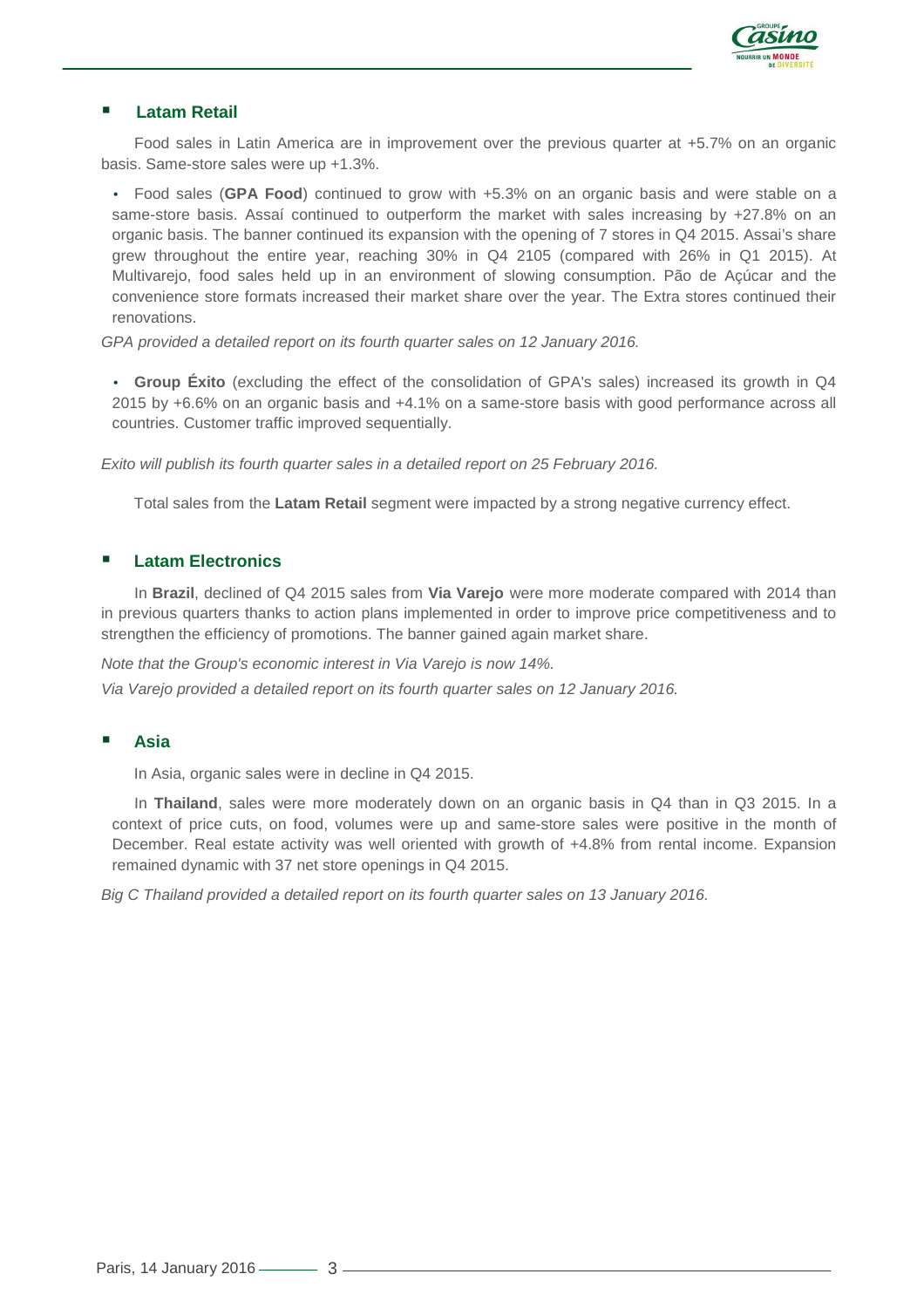

#### -**E-commerce**

Cnova's business continued to grow in Q4. Gross merchandise volume (GMV) totalled €1,327 million, up  $+2.1\%$  at constant exchange rates<sup>(2)</sup>. Growth in the marketplaces remains high and their share of GMV reached 24.3%.

Cnova provided a detailed report on its fourth quarter sales on 12 January 2016.

| <b>E-COMMERCE (CNOVA)</b>                     | Q4 2014<br>adjusted <sup>(1)</sup> | Q4 2015 | <b>Total</b><br>growth | <b>Growth</b><br>at constant<br>exchange rates |
|-----------------------------------------------|------------------------------------|---------|------------------------|------------------------------------------------|
| $GMV^{(2)}$ including tax                     | 1,463                              | 1,327   | $-9.3%$                | $+2.1%$                                        |
| <b>Traffic (visits in millions)</b>           | 423                                | 492     | $+16.3%$               |                                                |
| Active customers <sup>(3)</sup> (in millions) | 13.5                               | 14.9    | $+10.5%$               |                                                |
| Units sold (in millions)                      | 20.6                               | 21.0    | $+2.1%$                |                                                |

 $(1)$  Restated data of Monshowroom and Vietnam

 $^{(2)}$  GMV (Gross Merchandise Volume): gross merchandise volume incl. tax, data reported by the subsidiary

(3) Active customers at 31 December who made at least one purchase on our websites in the last 12 months

On December 18, 2015, Cnova's board announced that it had hired external legal and forensic consultants to assist with an investigation in connection with employee misconduct related to inventory management at its Brazilian subsidiary distribution centers. 2015 sales of this subgroup take into account an adjustment of €30 million (R\$110 million) identified during the investigation carried out to date. Cnova published on January 12, 2016 a press release summarizing the provisional accounting consequences of the investigations. The latter being in progress, at the date of this press release, Cnova has not yet assessed whether it should adjust its financial statements previously published, of all or part of this adjustment of sales, or of any other items.

#### -**2016 perspectives**

Recovery of Casino Group's retail activities has gathered momentum in the second semester 2015 and led to good results in terms of market share, sales and profitability.

Competitive price positioning of hypermarkets and discount stores is a volume growth engine. The purchasing partnership agreements are also going to contribute to the Group's performance in 2016. The Group thus has a good visibility for profitability in France. H2 2015 EBITDA should be significantly higher than H2 2014 EBITDA thanks to retail activities, with a clear trend of margins improvement starting from 2016.

The 2015 consolidated financial statements will be published on 9 March 2016.

In 2016, for its French activities, Casino is expecting to generate an EBITDA of around €900 million and a trading profit over €500 million.

\*\*\*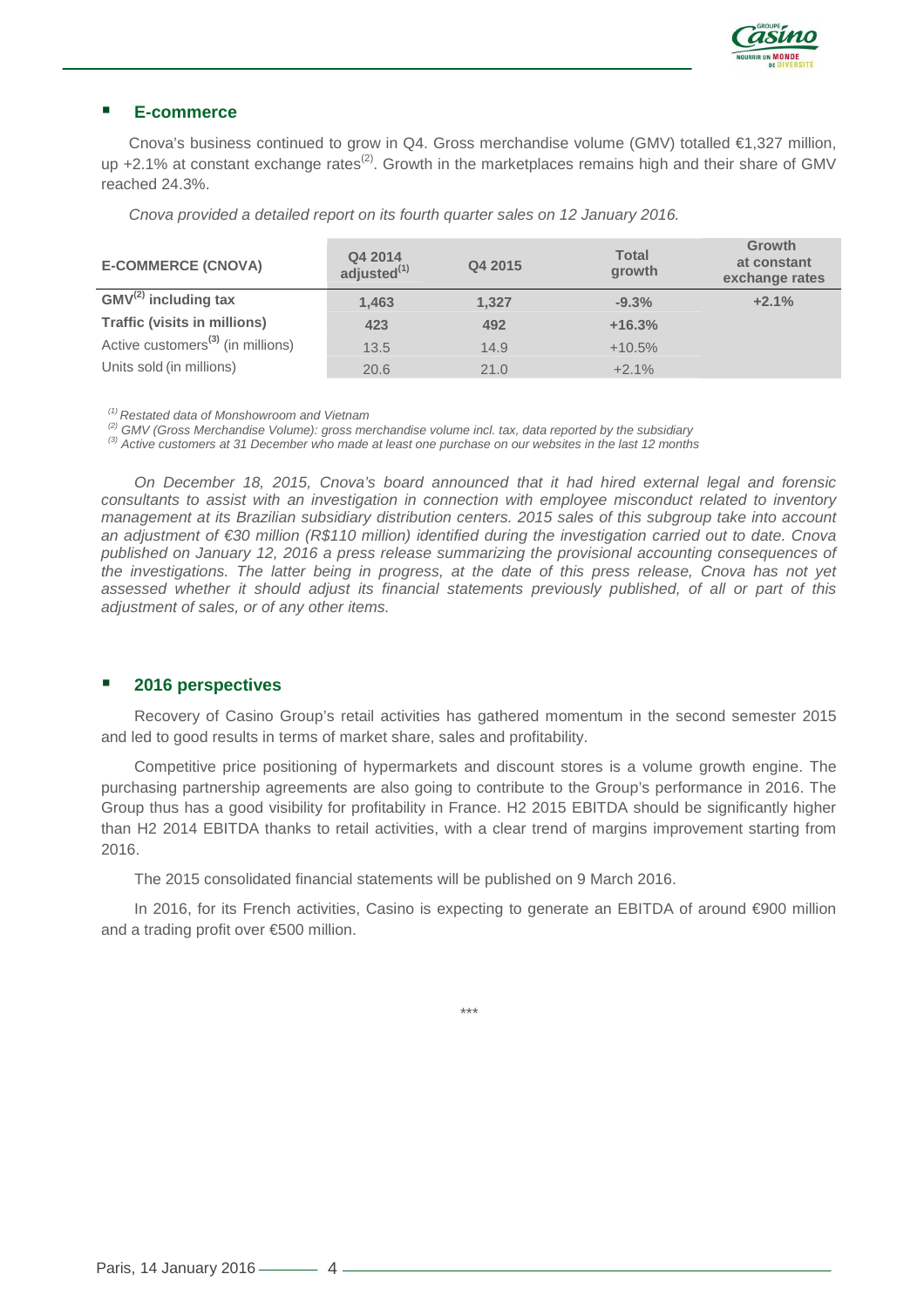

### **APPENDICES**

#### **2015 annual sales**

#### **BY SECTOR**

| in $\epsilon$ m          | 2014   | 2015   | <b>Total growth</b> | Organic growth | Same-store growth |
|--------------------------|--------|--------|---------------------|----------------|-------------------|
| <b>France Retail</b>     | 18,848 | 18,890 | $+0.2%$             | $+1.1%$        | $+0.6%$           |
| <b>Latam Retail</b>      | 15,422 | 14,714 | $-4.6%$             | $+5.8%$        | $+2.1%$           |
| <b>Latam Electronics</b> | 7.245  | 5,187  | $-28.4%$            | $-15.1%$       | $-16.5%$          |
| Asia                     | 3,513  | 3,973  | $+13.1%$            | $-0.8%$        | $-3.2%$           |
| E-commerce               | 3.465  | 3.381  | $-2.4%$             | $+6.6%$        | $+6.6%$           |
| <b>TOTAL GROUP</b>       | 48,493 | 46,145 | $-4.8%$             | $+0.3%$        | $-1.5%$           |

### **Details and sales trends of Q4 2015 sales**

Organic growth is growth at constant scope of consolidation and exchange rates, excluding petrol and calendar effect, unless otherwise mentioned.

#### **Main changes in the scope of consolidation**

- -Full consolidation of Super Inter from 16 October 2014
- -Full consolidation of Disco at 1 January 2015

### **Exchange rates**

| <b>AVERAGE EXCHANGE RATES</b> | Q4 2014  | Q4 2015  | <b>Currency effect</b> |
|-------------------------------|----------|----------|------------------------|
| Argentina (EUR/ARS)           | 10.63430 | 11.07790 | $-4.0\%$               |
| Uruguay (EUR/UYP)             | 30.17820 | 32.31407 | $-6.6%$                |
| Thailand (EUR/THB)            | 40.87800 | 39.24078 | $+4.2%$                |
| Vietnam (EUR/VND) (x 1000)    | 26.55335 | 23.98544 | $+10.7%$               |
| Colombia (EUR/COP) (x 1000)   | 2.71431  | 3.35126  | $-19.0\%$              |
| Brazil (EUR/BRL)              | 3.17580  | 4.21380  | $-24.6%$               |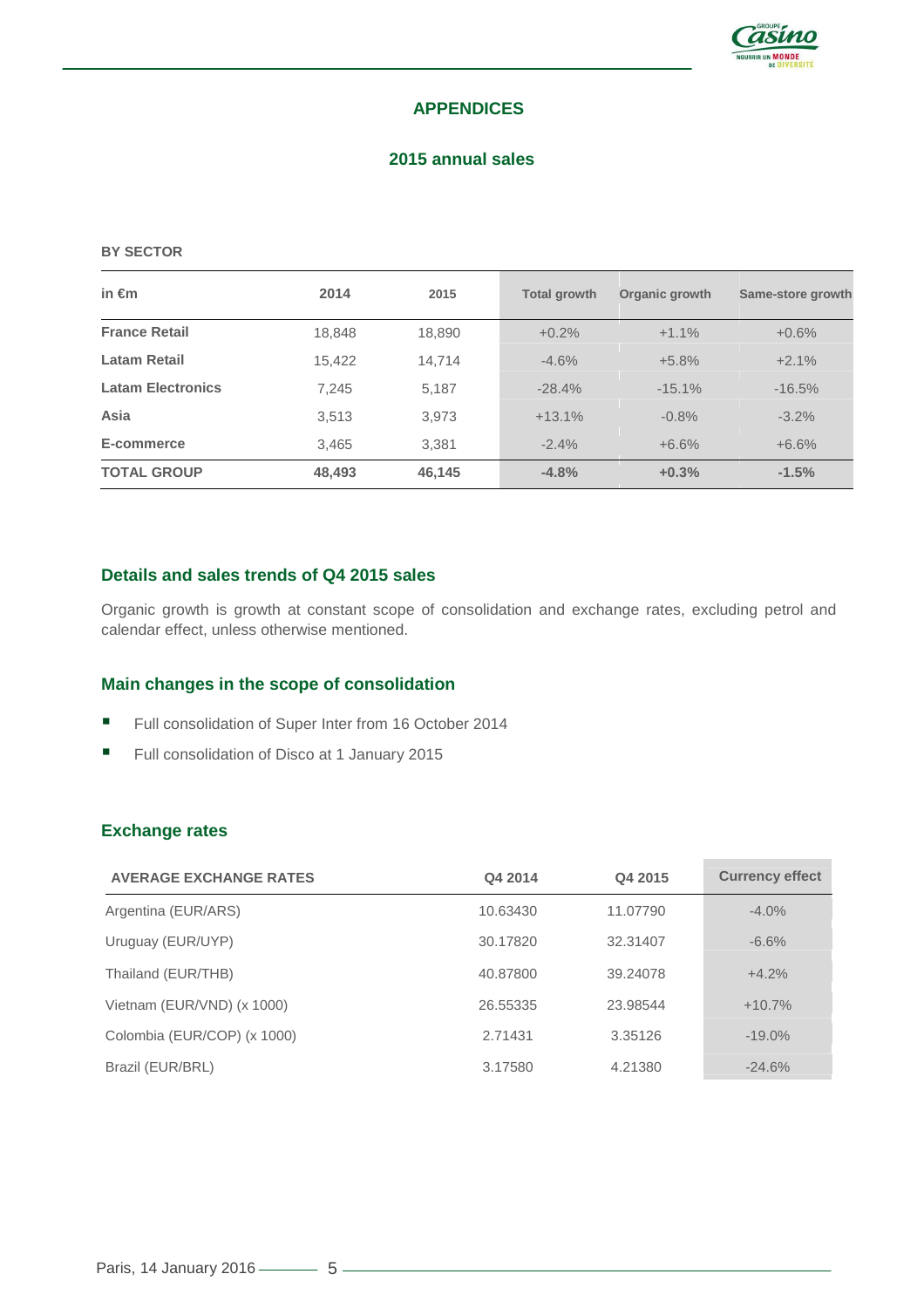

### **Period-end store network**

| <b>FRANCE</b>                               |        | 30 June 2015 30 Sept. 2015 | 31 Dec. 2015 |
|---------------------------------------------|--------|----------------------------|--------------|
| <b>Géant Casino Hypermarkets</b>            | 127    | 127                        | 128          |
| o/w French Affiliates                       |        |                            |              |
| International Affiliates                    | 10     | 10                         |              |
| <b>Casino Supermarket</b>                   | 437    | 440                        | 441          |
| o/w French Franchised Affiliates            | 60     | 60                         | 60           |
| International Franchised Affiliates         | 33     | 33                         | 33           |
| <b>Monoprix</b>                             | 647    | 656                        | 698          |
| o/w Franchises/Affiliates                   | 191    | 188                        | 197          |
| Naturalia                                   | 99     | 107                        | 126          |
| Naturalia franchises                        | 3      | 3                          |              |
| <b>Franprix</b>                             | 864    | 857                        | 867          |
| o/w Franchises                              | 326    |                            | 350          |
| <b>Leader Price</b>                         | 835    | 836                        | 810          |
| o/w Franchises                              | 187    | 173                        | 263          |
| <b>Total Supermarkets and Discount</b>      | 2,783  | 2,789                      | 2816         |
| <b>Convenience</b>                          | 6,949  | 6.956                      | 6 916        |
| <b>Other businesses (Cafeterias, Drive,</b> |        |                            |              |
| <b>Indian Ocean</b>                         | 137    | 135                        | <b>46</b>    |
| TOTAL France                                | 10,607 | 10,627                     | 10.627       |

| <b>INTERNATIONAL</b>               | 30 June 2015   | 30 Sept. 2015 | 31 Dec. 2015   |
|------------------------------------|----------------|---------------|----------------|
| <b>ARGENTINA</b>                   | 27             | 27            | 27             |
| Libertad Hypermarkets              | 15             | 15            | 15             |
| Mini Libertad Superettes           | 12             | 12            | 12             |
| <b>URUGUAY</b>                     | 56             | 61            | 65             |
| Géant Hypermarkets                 | 2              | 2             | $\overline{2}$ |
| <b>Disco Supermarkets</b>          | 28             | 29            | 29             |
| Devoto Supermarkets                | 24             | 24            | 24             |
| <b>Devoto Express Superettes</b>   | $\overline{2}$ | 6             | 10             |
| <b>BRAZIL</b>                      | 2,182          | 2,164         | 2,181          |
| <b>Extra Hypermarkets</b>          | 137            | 137           | 137            |
| Pao de Açucar Supermarkets         | 180            | 184           | 185            |
| <b>Extra Supermarkets</b>          | 204            | 199           | 199            |
| Assai (discount)                   | 87             | 88            | 95             |
| Mini Mercado Extra Superettes      | 288            | 301           | 311            |
| Casas Bahia                        | 683            | 715           | 760            |
| Ponto Frio                         | 364            | 301           | 254            |
| <b>Drugstores</b>                  | 157            | 157           | 157            |
| + Service stations                 | 82             | 82            | 83             |
| <b>COLOMBIA</b>                    | 1,582          | 1,567         | 1,668          |
| Exito Hypermarkets                 | 81             | 81            | 85             |
| Exito and Carulla Supermarkets     | 153            | 153           | 163            |
| <b>Super Inter Supermarkets</b>    | 57             | 58            | 58             |
| Surtimax (discount)                | 1,187          | 1,169         | 1,248          |
| o/w "Aliados"                      | 1,038          | 1,019         | 1,095          |
| <b>Express and Carulla Express</b> | 103            | 105           | 113            |
| Other                              | 1              | 1             |                |
| <b>THAILAND</b>                    | 665            | 697           | 734            |
| <b>Big C Hypermarkets</b>          | 124            | 124           | 125            |
| <b>Big C Market Supermarkets</b>   | 40             | 44            | 55             |
| Mini Big C Superettes              | 342            | 368           | 391            |
| Pure                               | 159            | 161           | 163            |
| <b>VIETNAM</b>                     | 41             | 41            | 42             |
| <b>Big C Hypermarkets</b>          | 31             | 31            | 32             |
| <b>C</b> Express Superettes        | 10             | 10            | 10             |
| <b>TOTAL International</b>         | 4,553          | 4,557         | 4,717          |